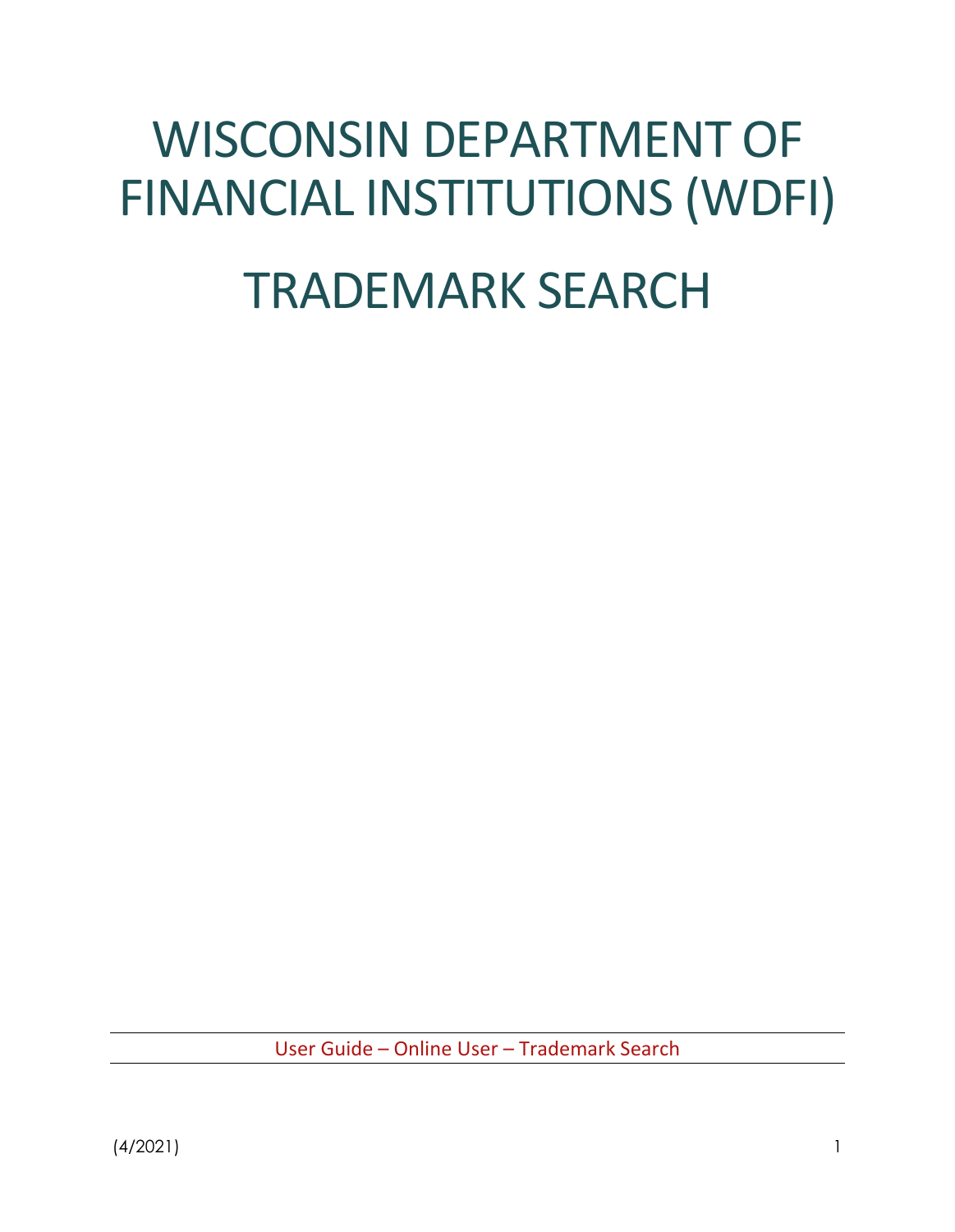## Contents

|   | $2^{\circ}$ |  |
|---|-------------|--|
|   | 2.1         |  |
| 3 |             |  |
|   |             |  |
|   | 3.1.2       |  |
|   | 3.1.3       |  |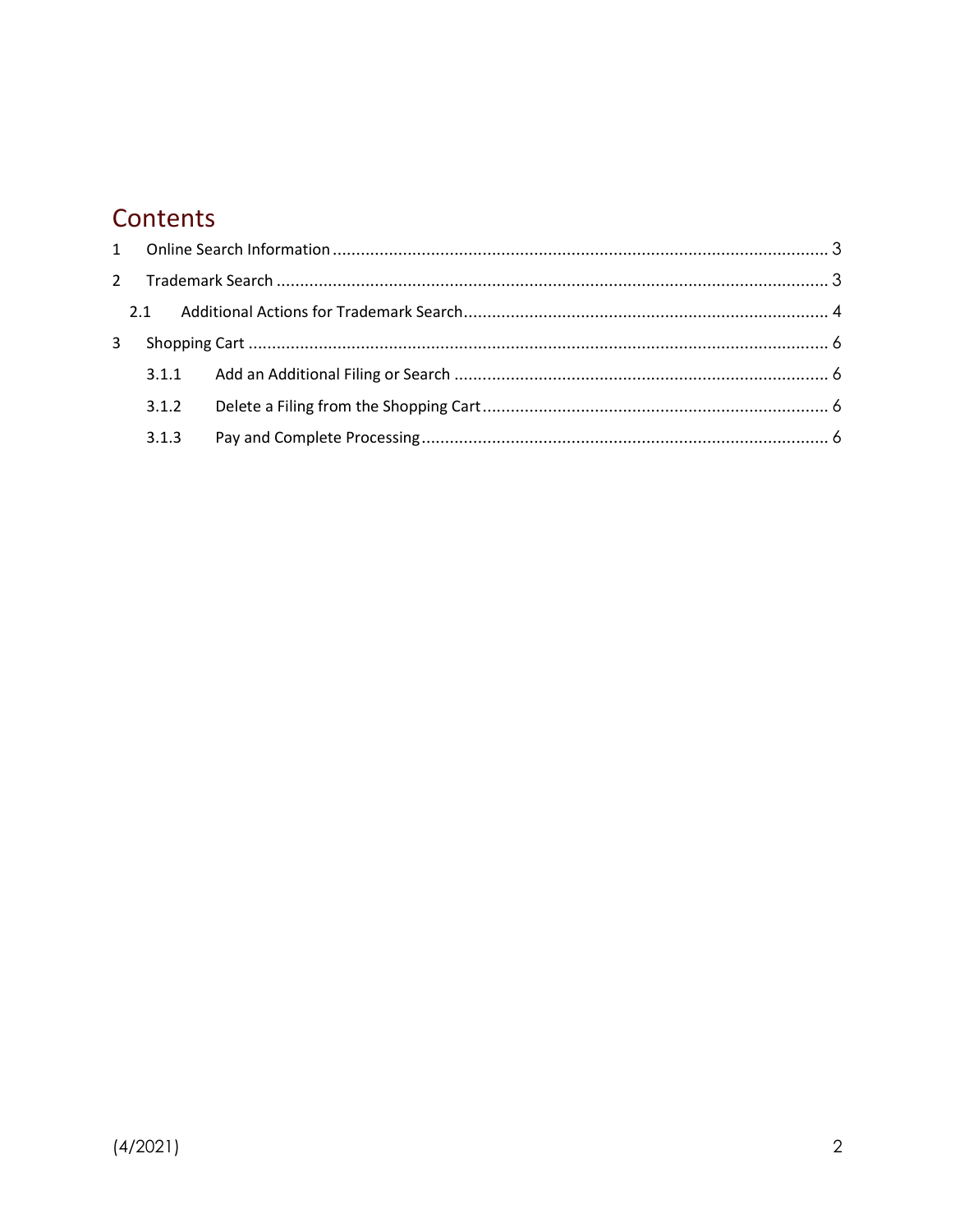## <span id="page-2-0"></span>1 Online Search Information

|                            |         | State of Wisconsin Department of Financial Institutions<br><b>Strengthening Wisconsin's Financial Future</b> |                 |  |  |
|----------------------------|---------|--------------------------------------------------------------------------------------------------------------|-----------------|--|--|
| Dashboard Search $\bullet$ | $UCC -$ | Trademark - Personalization -                                                                                | Subscriptions - |  |  |
| Dashboard                  |         |                                                                                                              |                 |  |  |
| Inbox                      |         |                                                                                                              |                 |  |  |

The user may complete four different searches in the WDFI Online Filing System:

- **UCC Quick Search-Free Search** a free search that can locate a filing or filings by debtor or file number.
- **UCC-11** a paid search that can furnish a listing and/or copies of financing statements and tax liens by debtor or file number.
- **Trademark Search** a free search that can find trademarks by ID, phrase/description, applicant information, and registration date.
- **Secured Party Search** a paid search that can furnish a listing and/or copies of financing statements and tax liens for by secured party.

All of the search types may be accessed from the **Search** menu in the header.

## <span id="page-2-1"></span>2 Trademark Search

1. Select **Search > Trademark Search** from the header menu.

The system displays the Trademark Search screen. It is best when searching by 'phrase, description or keywords' to use 'contains'.

| Trademark Search                                |                                                       |        |       |                | Instructions |
|-------------------------------------------------|-------------------------------------------------------|--------|-------|----------------|--------------|
| $\Omega$ Trademark Search $\sum$ Search Results |                                                       |        |       |                |              |
| Trademark Search:                               |                                                       |        |       |                |              |
| Status to Include : ● Active ○ All              |                                                       |        |       |                |              |
| <b>Registration ID:</b>                         |                                                       |        |       |                |              |
| Phrase, description or<br>keywords              |                                                       |        |       |                |              |
|                                                 | Search By: @ Starts With O Contains O RA9 O All Words |        |       |                |              |
| Advanced Search:                                |                                                       |        |       |                |              |
|                                                 | Applicant Type: ○ Entity ○ Sole Proprietor ● Both     |        |       |                |              |
| <b>Entity Name:</b>                             |                                                       |        |       |                |              |
| <b>First Name:</b>                              |                                                       |        |       |                |              |
| Last Name:                                      |                                                       |        |       |                |              |
| <b>Registration Date: From:</b>                 |                                                       | To:    |       | $\overline{ }$ |              |
|                                                 |                                                       | Search | Reset |                |              |
|                                                 |                                                       |        |       |                |              |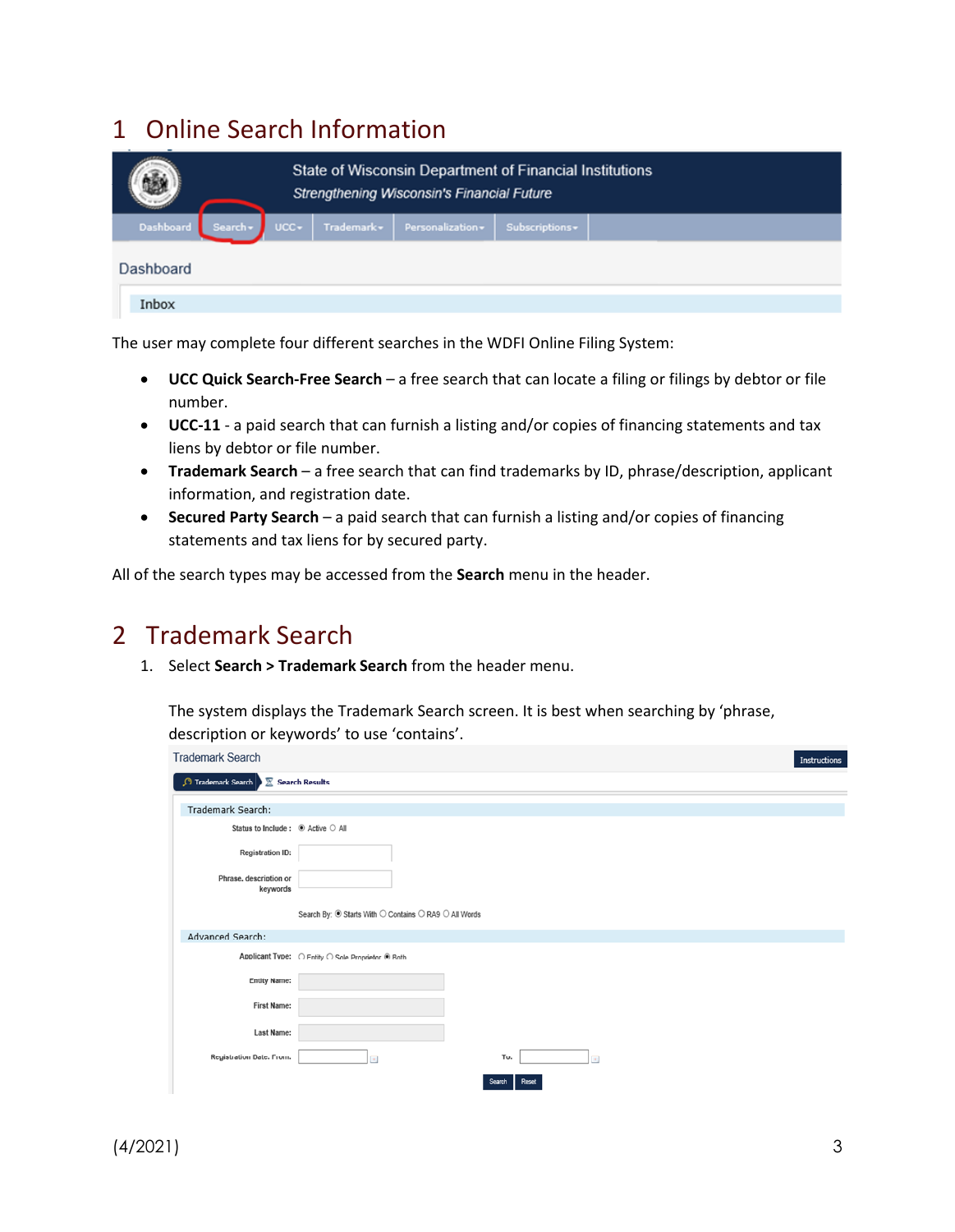2. Enter the desired search criteria.

**NOTE:** The user may enter additional search criteria in the Advanced Search section to further narrow search results.

 $\overline{\phantom{a}}$  3. Click the  $\overline{\phantom{a}}$  Search button.

The system displays the search results in a data grid.

|                            | $\Box$ Trademark Search $\Box$ Search Results    |                                                                  |                       |                          |                        |               |
|----------------------------|--------------------------------------------------|------------------------------------------------------------------|-----------------------|--------------------------|------------------------|---------------|
|                            | Search Date/Time: 5/20/2020 11:27:36 AM          |                                                                  |                       |                          |                        |               |
| <b>Registration ID</b>     | <b>Description</b>                               | <b>Applicant Name</b>                                            | <b>Classification</b> | <b>Registration Date</b> | <b>Expiration Date</b> | <b>Status</b> |
| 20005100212                | <b>BUCKY BADGER</b> more                         | applicant name here                                              | 46 LEGACY             | 08/02/2000               | 08/04/2020             | <b>ACTIVE</b> |
| 20170002788                | BUCKY BADGER WITH A "B" ON<br>HISmore            | <b>BADGER SPORTING GOODS COMPANY</b>                             | <b>46 LEGACY</b>      | 09/20/2017               | 09/20/2027             | <b>ACTIVE</b> |
| 20120000585                | <b>BUCKYVILLE</b>                                | BOARD OF REGENTS OF THE<br>UNIVERSITY OF WISCONSIN SYSTEM        | 46 LEGACY             | 10/19/2011               | 10/19/2021             | <b>ACTIVE</b> |
| 20015102477                | <b>BUCKY'S BLEACHER</b><br><b>CREATURES</b> more | <b>BOARD OF REGENTS OF THE</b><br>UNIVERSITY OF WISCONSIN SYSTEM | <b>46 LEGACY</b>      | 06/27/2001               | 07/06/2021             | <b>ACTIVE</b> |
| 20075800201                | <b>BUCKY</b>                                     | jenny booker                                                     | 46 LEGACY             | 08/01/2007               | 07/26/2027             | <b>ACTIVE</b> |
| 20120001813                | BUCKY VODKA - THE DESIGN IS A  more              | jenny booker                                                     | 46 LEGACY             | 04/25/2012               | 04/25/2022             | <b>ACTIVE</b> |
| 20180002819<br>Page 1 of 1 | <b>BUCKY WOMBAT</b>                              | jenny booker                                                     | 25 Clothing           | 08/15/2018               | 08/15/2028             | <b>ACTIVE</b> |
| <b>Return to Search</b>    |                                                  |                                                                  |                       |                          |                        |               |

### <span id="page-3-0"></span>2.1 Additional Actions for Trademark Search

The user may perform additional actions on Trademark search:

(After clicking on Registration ID# next to the trademark you want)

- Perform New Filing
- Request Certificate/Copy
	- o Certificate Request a copy of the issued certificate for \$0
	- o Certified Certificate Request- a certified copy of certificate for \$5
	- o Copy Request a copy of the filing submitted for \$5
	- o Certified Copy Request- a certified copy of the filing for \$10
- View Filing History
- View Applicant History
- 1. Complete the steps for Trademark Search.
- 2. Click the Registration ID of the desired mark.

The system displays the Trademark Details screen.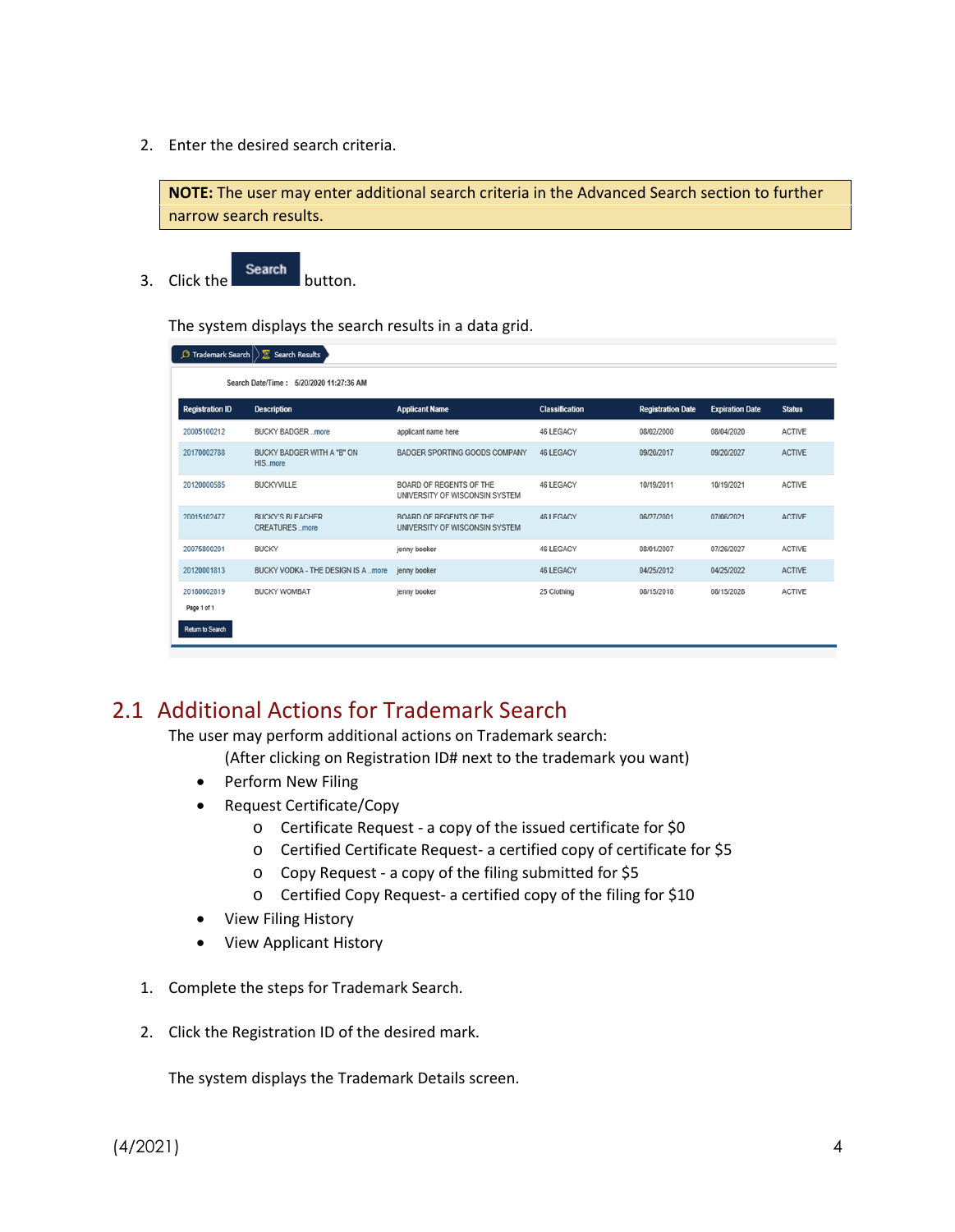| <b>O</b> Trademark Search       | Trademark Search Results                                                                                                                     |                                     |                                                   |                          |
|---------------------------------|----------------------------------------------------------------------------------------------------------------------------------------------|-------------------------------------|---------------------------------------------------|--------------------------|
| <b>Trademark Information</b>    |                                                                                                                                              |                                     |                                                   |                          |
| Registration ID: 20170002788    |                                                                                                                                              |                                     |                                                   |                          |
|                                 | Description: BUCKY BADGER WITH A "B" ON<br>HIS CHEST NEXT TO THE STYL<br>IZED WORDS "BADGER SPORT<br>ING GOODS"                              | Status: Aotive                      |                                                   |                          |
| Registration Date: 09/20/2017   |                                                                                                                                              | Expiration Date: 09/20/2027         |                                                   |                          |
| Classification: 46-LEGACY       |                                                                                                                                              | Date of first use: See Filing Image |                                                   |                          |
| Class Category:                 |                                                                                                                                              | Trademark Image: N/A                |                                                   |                          |
| Applicant Information           |                                                                                                                                              |                                     |                                                   |                          |
| Type: Entity                    |                                                                                                                                              |                                     |                                                   |                          |
|                                 | Entity Name: BADGER SPORTING GOODS<br>COMPANY                                                                                                |                                     |                                                   |                          |
|                                 | Business Address: JOSEPH LEONE DEWITT ROSS<br>& STEVENS 2 E MIFFLIN ST<br>STE 600 MADISON WI 53703<br>2814 BRYANT RD MADISON WI<br>53713 USA |                                     |                                                   |                          |
| Return to Search<br><b>Back</b> | <b>Return to Results</b>                                                                                                                     | Perform New Filing                  | Certificate/Copy Request<br><b>Filing History</b> | <b>Applicant History</b> |

3. Complete one of the following...

| <b>To</b>                                                | Then                                                                                     |
|----------------------------------------------------------|------------------------------------------------------------------------------------------|
| Perform a new filing related<br>to the selected filing   | Perform New Filing<br>Click the<br>1.<br>button.                                         |
|                                                          | See the Online TM Filings Guide for instructions on<br>2.<br>how to complete the filing. |
| Request a copy or certificate<br>for the selected filing | Certificate/Copy Request<br>Click the<br>$\mathbf{1}$ .<br>button.                       |
|                                                          | Select the type of request from the drop-down menu.<br>2.                                |
|                                                          | Add to Cart<br>3.<br>Click the<br>button to add requested<br>copies to your cart.        |
| View the filing history for the<br>selected filing       | <b>Filing History</b><br>Click the<br>button.                                            |
| View the applicant history for<br>the selected filing    | <b>Applicant History</b><br>Click the<br>button.                                         |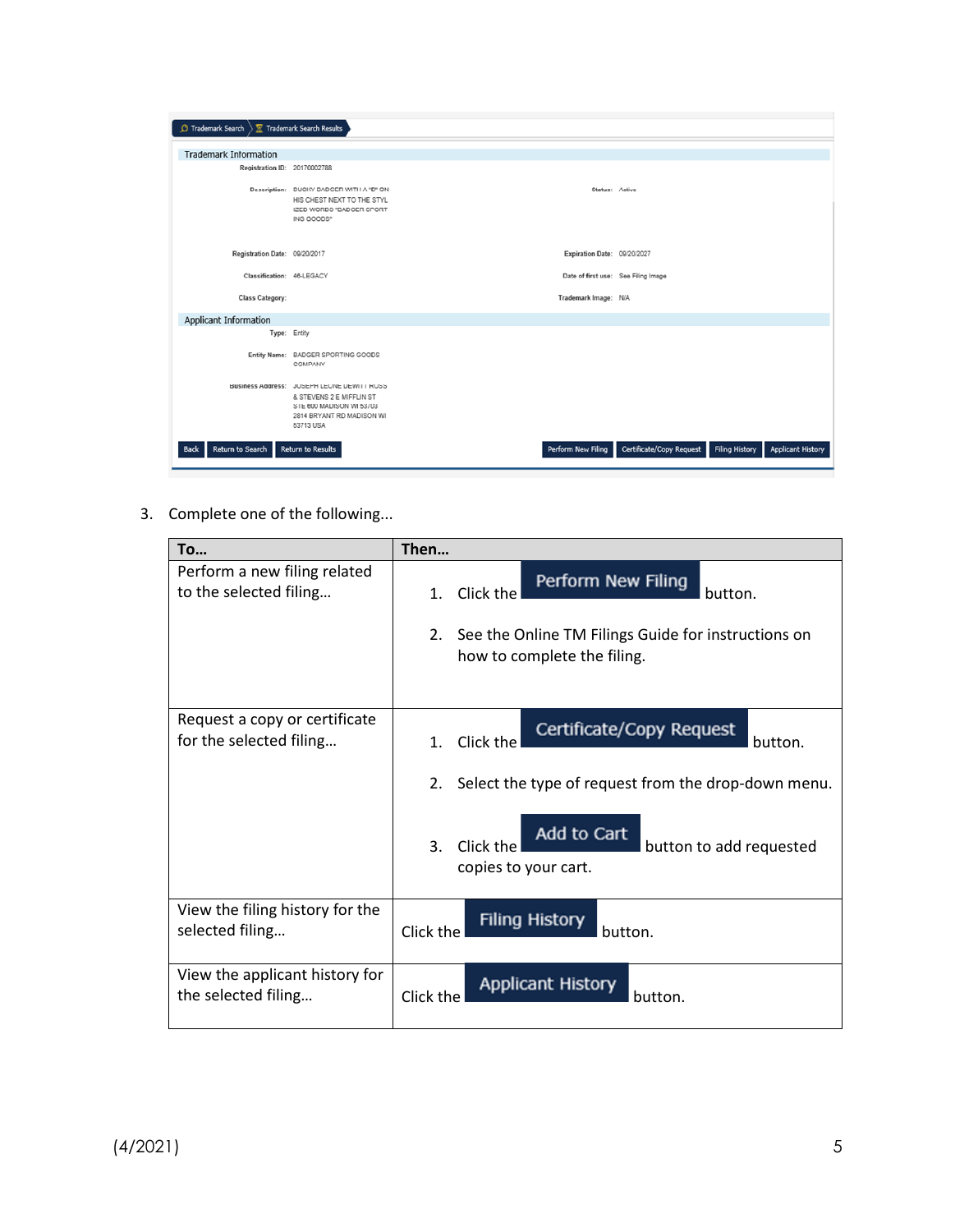## <span id="page-5-0"></span>3 Shopping Cart

The shopping cart is displayed when a filing is added to the cart. The user may proceed to payment, delete a filing, or add additional filings.

| <b>Shopping Cart</b>         |                      |                            |                   |                     |                       |                                         |
|------------------------------|----------------------|----------------------------|-------------------|---------------------|-----------------------|-----------------------------------------|
| $\circ$ Cart Details $\vert$ | Payment V Done       |                            |                   |                     |                       |                                         |
|                              |                      |                            |                   |                     |                       | <b>Process Additional Filing/Search</b> |
| Item No.                     | Item                 | <b>Item Description</b>    | <b>Unit Price</b> | <b>Units</b>        | <b>Extended Price</b> | <b>Action</b>                           |
|                              | Tradename Assignment | 20131441510                | \$15.00           |                     | \$15.00               | <b>Delete</b>                           |
|                              |                      |                            |                   | <b>Total Price:</b> | \$15.00               |                                         |
|                              |                      | <b>Complete Processing</b> |                   |                     |                       |                                         |

### <span id="page-5-1"></span>3.1.1 Add an Additional Filing or Search

The user may click the **process Additional Filing/Search** button to add an additional filing or search.

#### <span id="page-5-2"></span>3.1.2 Delete a Filing from the Shopping Cart

The user may click the **Delete** button to delete a filing from the shopping cart.

#### <span id="page-5-3"></span>3.1.3 Pay and Complete Processing

The user must pay for their filings in order to complete processing.

1. Click the complete Processing button.

The system displays the Credit Card payment type options.

| Cart Details > Payment                 |         |
|----------------------------------------|---------|
| I would like to pay using              |         |
| Credit Card                            |         |
| <b>Grand Total</b>                     | \$15.00 |
| Back<br>Pay Securely using Credit Card |         |
| VISA MARICAN DISCUSS ANTENNA           |         |

**NOTE:** Credit Card is selected by default.

2. Click the **Pay Securely using Credit Card** button.

3. A pop up will display to allow you to sign or create a US Bank account by checking the box or you

Proceed to Payment

can choose the **the to continue without signing into or creating a** 

US Bank account.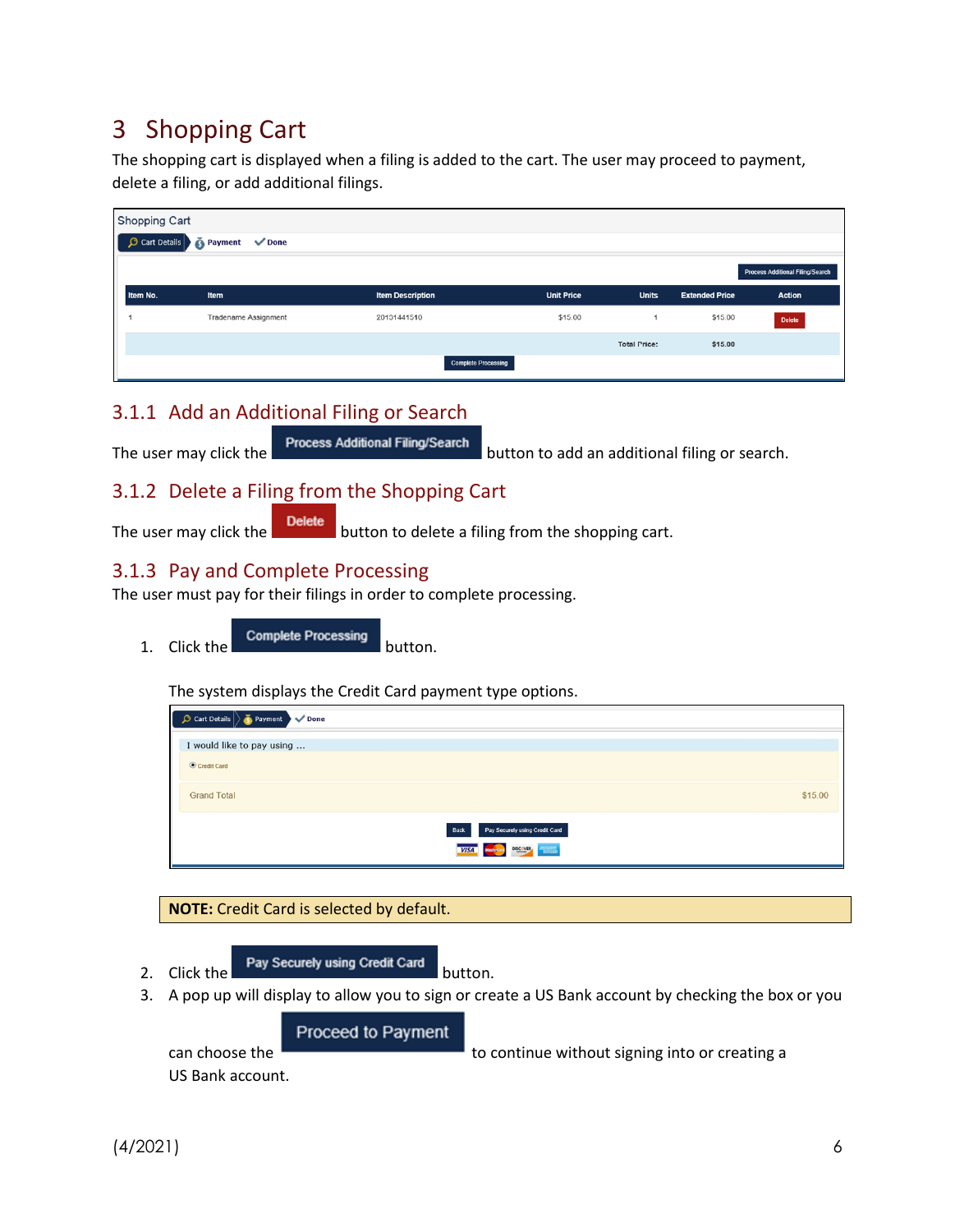| $\Omega$ Cart Details<br>Payment<br>$\sqrt{}$ Done                                                                            |
|-------------------------------------------------------------------------------------------------------------------------------|
| I would like to pay using                                                                                                     |
| Alert                                                                                                                         |
| You are leaving the DFI site and being automatically transferred to US Bank where your payment will be processed.             |
| FAILURE to follow the prompts and complete the process on the US Bank site will result in PAYMENT with NO RECORDED<br>FILING. |
| $\Box$ am US Bank E-Payment User                                                                                              |
| Proceed to Payment<br>Cancel                                                                                                  |

#### The system displays the payment screen.

| <b>State of Wisconsin</b><br>e-Payment Services                      |                                                                                                 |
|----------------------------------------------------------------------|-------------------------------------------------------------------------------------------------|
| <b>Make a Payment</b>                                                |                                                                                                 |
| <b>My Payment</b>                                                    |                                                                                                 |
| <b>DFI Online CC Purchase</b><br>Amount Due \$15.00                  |                                                                                                 |
| <b>Payment Information</b>                                           |                                                                                                 |
| Frequency One Time<br>Payment Amount \$15.00<br>Payment Date Pay Now |                                                                                                 |
| <b>Contact Information</b>                                           |                                                                                                 |
|                                                                      |                                                                                                 |
| First Name Matt                                                      |                                                                                                 |
| Last Name Hazard                                                     |                                                                                                 |
|                                                                      | Company (Optional)                                                                              |
|                                                                      | Address 1 123 Online Filer Rd.                                                                  |
| Address 2 (Optional)                                                 |                                                                                                 |
| City/Town Belgium                                                    |                                                                                                 |
| State/Province/Region WI                                             |                                                                                                 |
| Zip/Postal Code 53004                                                |                                                                                                 |
| Country USA                                                          |                                                                                                 |
| <b>Phone Number 55555555555</b>                                      |                                                                                                 |
|                                                                      | Email Address mhazard@gcrincorporated.com                                                       |
|                                                                      | Q.<br><b>Become a Registered User</b>                                                           |
| <b>Payment Method</b>                                                |                                                                                                 |
| <b>Card Number</b>                                                   | <b>VISA</b>                                                                                     |
|                                                                      | Expiration Date Month v Year v                                                                  |
| <b>Card Security Code</b>                                            | Ø                                                                                               |
|                                                                      | Card Billing Address . Use my contact information address<br>$\bigcirc$ Use a different address |
| <b>Continue</b><br>Cancel                                            |                                                                                                 |